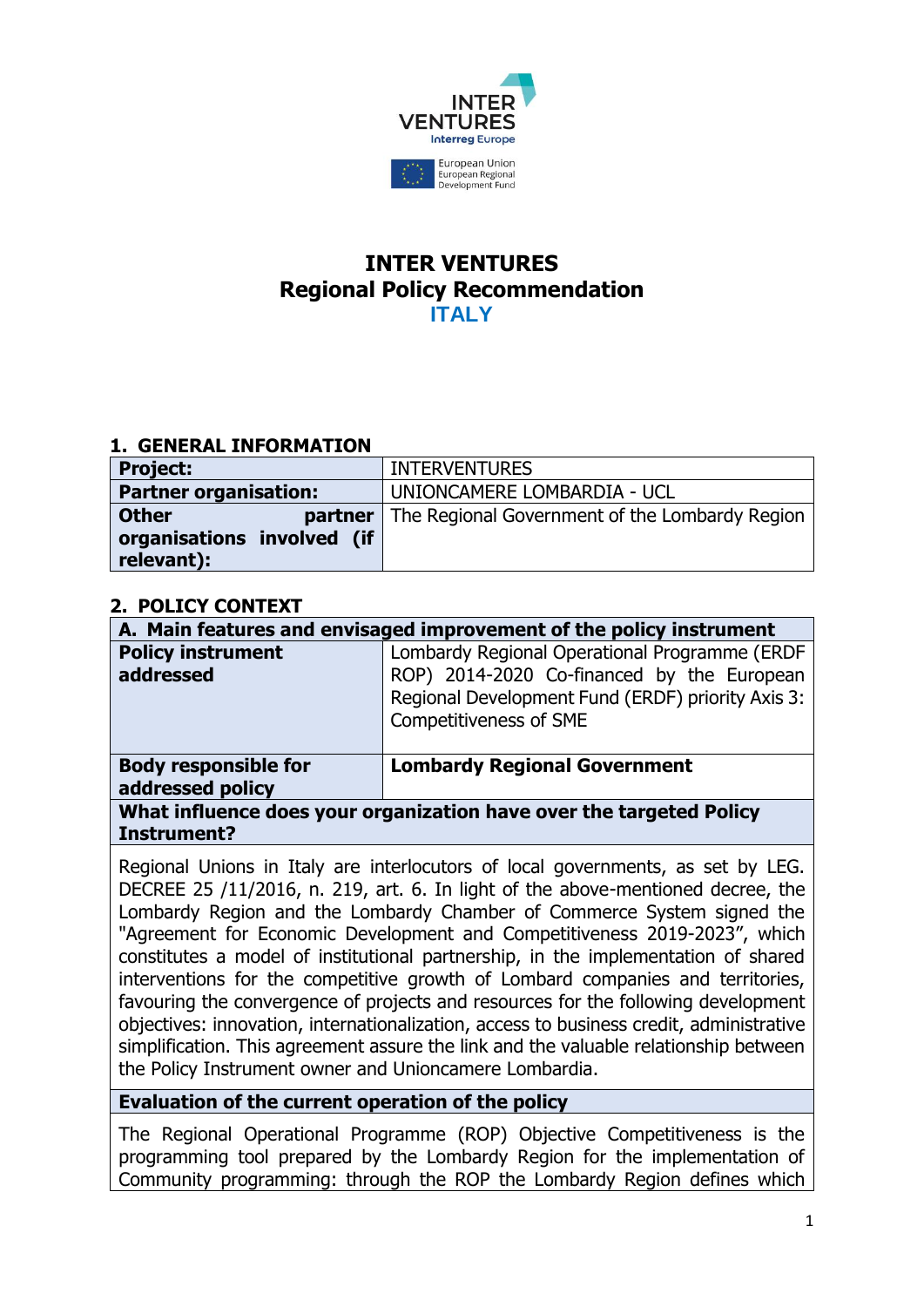

interventions will be financed by the European Regional Development Fund (ERDF). The ERDF ROP Programme in the Lombardy Region has a total budget of 970.4 million euros, and two priority axes dedicated to the business system for an amount of approximately 644 million euros.

Axis III, with a budget of 294.6 Mln (30.4% of the ROP), is aimed at the promotion of the competitiveness of enterprises, including reserves for Internal Areas (9.7 Mln).

As at 31/12/2017, the Lombardy region had programmed resources for 237.9 Mln, establishing 11 initiatives, 8 of which were activated through a call for proposals for 186.9 million (63.4% of the axle equipment).

At present, we cannot refer about explicit factors, of political or economic nature, that can clearly represent problem or issue in the implementation of this ROP. What we want to achieve is a slight improvement of the already in place actions, programmes and call to further support SME internationalization.

### **What kind of change do you want to achieve in the addressed Policy Instrument? How would influence/improve the targeted Policy Instrument?**

One of the main goals of UCL is to promote the internationalisation of Lombardy's entrepreneurial contest by supporting the implementation of internationalisation projects by SMEs through integrated programmes.

The engagement of the local stakeholders, through the Regional Stakeholders Group (RSG) series of meetings organized, offered the opportunity for identifying and draw the local situation, as well as it produced the following suggestions with the objective to improve the selected Policy Instrument:

## **Policy Influence n°1 – Implementation of a new project**

Even if Switzerland is not part of the European Union, there is a strong history of territorial cross-border cooperation in the area. To exploit this predisposition and develop the international capacities of the area, UCL aims at establishing the Swiss-Italian Working Group (SW-IT WG), to strengthen the cross-border cooperation of SMEs, local institutions, universities and stakeholders and creating an environment favourable to internationalisation, innovation and economic partnership

The SW-IT WG will facilitate proactive dialogue and represent a possible first step towards a closer alignment of priorities of regional Managing Authorities, as well as ease the coordination between MAs and local SMEs' needs.

## **Policy Influence N°2 – Change in the strategic focus of the PI – Priority**

The change UCL wants to achieve in the addressed policy Instrument respond to the need to bring attention to the role of women in the entrepreneurial world, to their business and networking models. Although many support mechanisms exist, there is still a lack of appropriate financial programs to develop a coordinative framework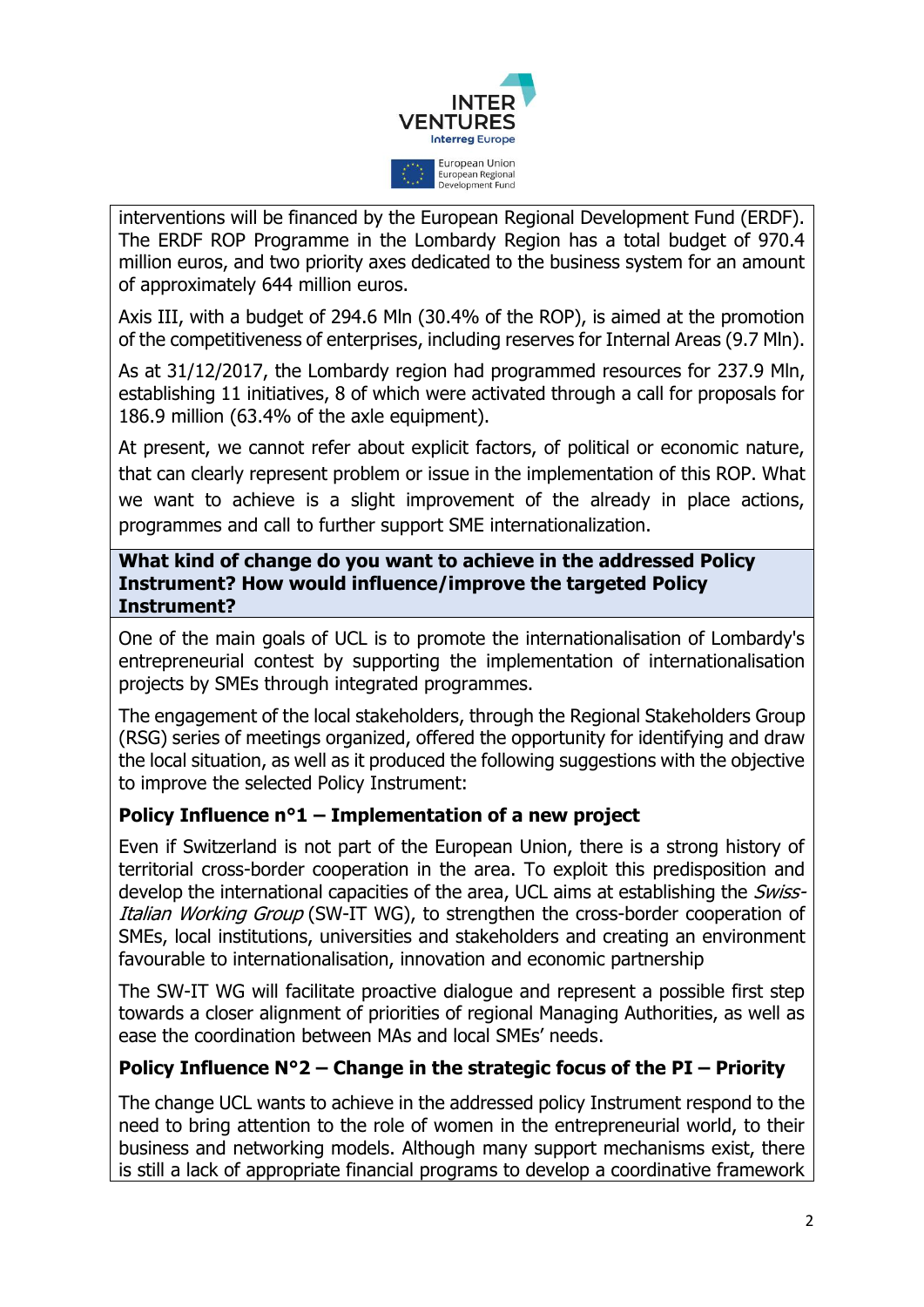

among women, policymakers and institutions. Therefore, the final aim of the pilot is providing, in a medium-long-term perspective, a concrete contribution to the regional strategy for new programming 2021-2027.

The UCL action is aimed at supporting women entrepreneurs by facilitating the connection with European/national/regional institutions, increasing the availability of financial resources and improving internationalisation capacities of female entrepreneurs. A transregional vision is needed to support actions that build, hone, and strengthen the entrepreneurial and commercial capabilities of women. The action is conceived to help them to exploit as much as possible the business opportunities of the territory and therefore strengthen internationalization capacities of the Lombardy productive system.

**If you would like to change your original Policy Instrument, please explain the reasons behind the modification! Please justify why the initial policy instrument can no longer be influenced!**

UCL will not change the original policy instrument and will continue to influence the chosen one: Lombard ERDF Regional Operational Programme 2014-2020 priority Axis 3 - Competitiveness of SMEs, in particular in its specific measure targeting internationalisation.

# **3. PLANNED ACTIONS**

## **Action 1**

| <b>Action title:</b> | Swiss-Italian Working Group (SW-IT WG) |
|----------------------|----------------------------------------|
|                      |                                        |

## **Nature of the action**

- What is the content of the action?
- How this action contributes to the improvement of the Policy Instrument?

The economic exchange between the Lombardy Region and the Helvetic Confederation Switzerland has traditionally experienced strong internationalisation and cross-border relations, thus it is a matter of creating or innovating tools to support existing and future cooperation.

The Swiss-Italian Working Group (SW-IT WG) aims to strengthen the cross-border cooperation of SMEs, local institutions, universities and stakeholders to create an environment favourable to innovation and international partnership.

The ultimate goal will be stimulating SMEs' cross-border joint project development and identifying funding opportunities to support them in the medium-long term.

On the one hand, these funding opportunities will be based on synergies with existing funds (structural, national, and European funds). On the other, the initiative will continuously involve private financial providers interested in investing into the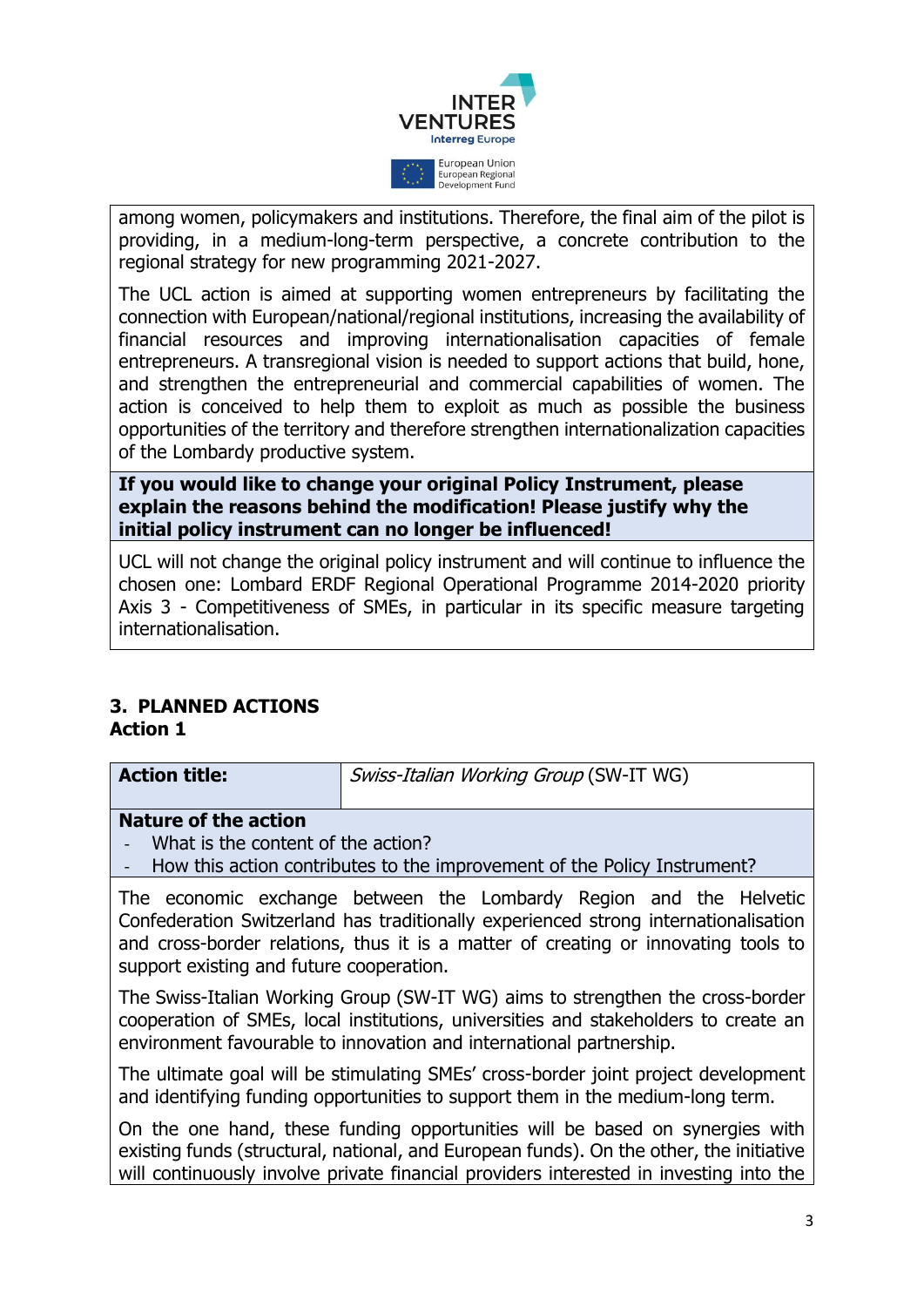

joint cross-border projects of the companies, it could be a crowdfunding platform, business angels, fintech. The typology of provider will depend on the topic of the project proposed and on the specific needs opportunities.

Furthermore, the initiative establishes a structured cooperation among key actors present on both sides of the border, allowing to overcome the current lack of an effective dialogue and representing a possible first step towards a closer alignment of regional objectives.

#### **Interregional exchange of experience**

The inspiration came from the good practice Baranya County Industrial Development Programme presented by the LP during the 1st Knowledge exchange workshops of the INTER VENTURES project on 15.04.2020. This is a bottom-up initiative that provides a coordinative framework for local economic actors to cooperate to dynamize the regional economy, with a focus on industry. Its overall purpose is to help dynamize the economy of Pécs and County Baranya by providing a coordinative framework for local economic actors and an integrated development programme that involves decision-makers outside the region, including government and potential investors.

The inspiring good practice is implemented in the Hungarian-Croatian cross-border cooperation; the Lombard-Switzerland border area is fundamentally different: SMEs are keen to internationalisation and export, with high socio-economic development, excellent entrepreneurial skills and no-language barriers (Canton Ticino is an Italianspeaking area).

Anyway, all aspects of the Hungarian good practice can be applied to our territory, having the effect to boost the positive trends already present and providing a coordinative framework to further improve cross-border internationalisation and joint innovation of companies.

In the same way as the inspiring GP, the Italian-Swiss working group aims to strengthen the cross-border cooperation of SMEs through a structured coordinative framework of local actors. It aims to create an environment favourable to innovation and to the creation of international partnerships, exchanging skills, establishing economic collaboration projects (joint ventures or strategic partnerships), developing innovation projects, attracting investments. The initiative will establish a collaboration among key actors present on both sides of the border, allowing to overcome the current lack of effective dialogue and representing a possible first step towards a closer alignment of regional objectives.

The objectives of the transferred good practice are similar, the same applies to the activities.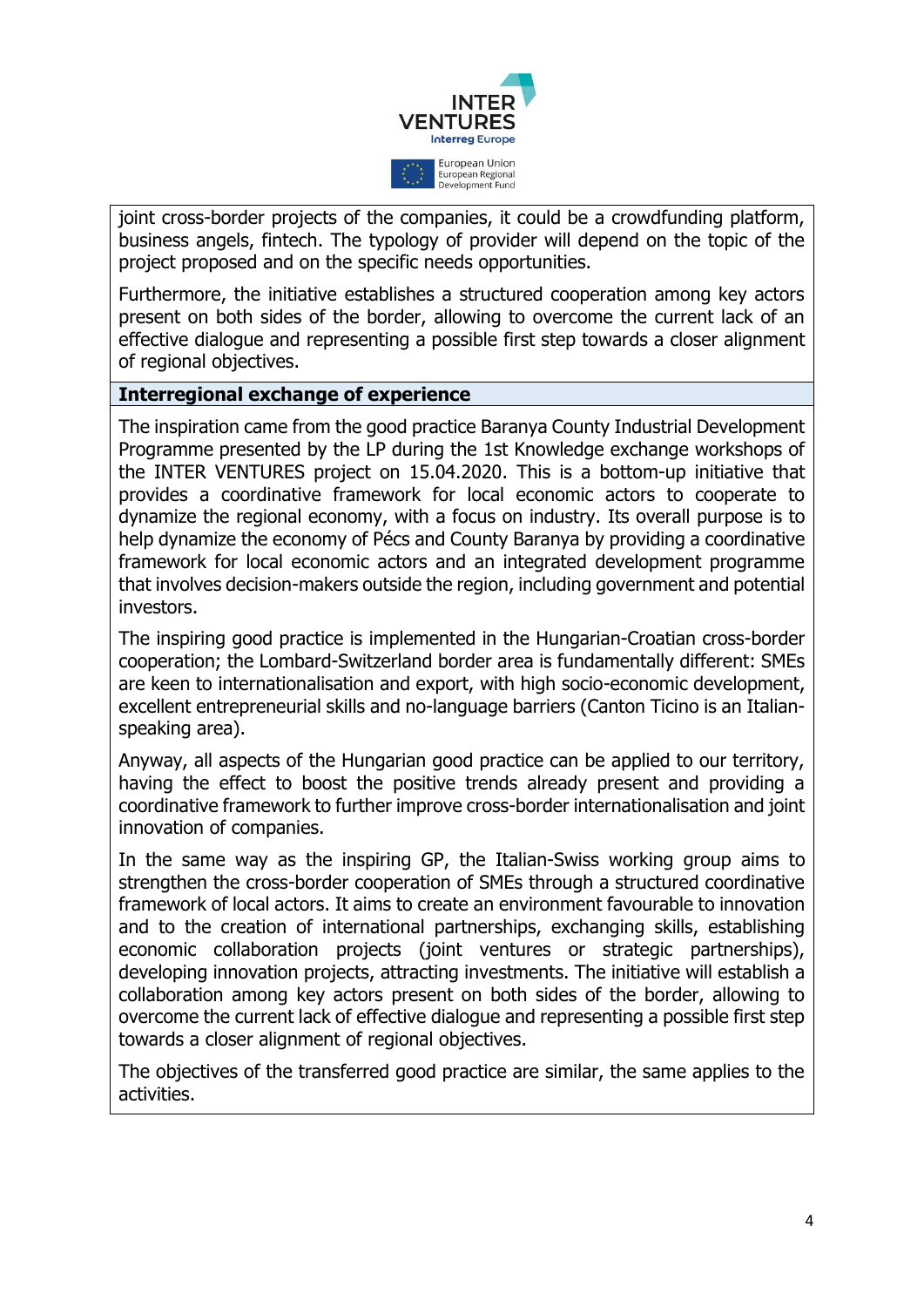

## **Action 2**

**Action title:** *"Women Make Economy - paving the way to 2027"*

## **Nature of the action**

The Lombardy Region represents one of the most developed areas in the EU. However, according to the OECD-EU Commission reports, women are still underrepresented among local entrepreneurs, even if the number of women entrepreneurs is constantly increasing. The support to women in the way towards entrepreneurship is also a key development priority of the regional development program and the policy instrument chosen.

There is still a lack of appropriate funding programs to develop a coordinative framework among women, policymakers and institutions, and, for this reason, a specific action, targeting the selected policy instrument is necessary.

This action is conceived to help women exploit the business opportunities of their territory, strengthening internationalization capacities of the Lombardy productive system. A second aim will be providing, in a medium-long-term perspective, a concrete contribution to the regional strategy for the new programming period 2021- 2027: in the perspective of the new European programming period, the activities intend to be aligned to EU/national/regional current actions, as well as to influence policymakers for implementing new tailor-made programs and strategies.

To enable women establishing a direct dialogue with institutions and managing authorities, the promotional event will include a section dedicated to meeting and discussion with policymakers, which will continue with regular policy recommendations. It will involve more than 100 female entrepreneurs, with coaching, mentoring and high-level training workshops. Among other topics, the workshops will provide shared support in building international networks and facilitate access to finance (public procurement, crowdfunding, blockchain, business accelerator programmes, etc). It will be also the basis for the setting up of an international network of women entrepreneurs, to consolidate the relations deriving from the event, and which will be then extended.

## **Interregional exchange of experience**

Promoting women entrepreneurship within project "Partnership for all 2" is the selected practice to be transferred in Lombardy. The practice has been developed in Koprivnica Križevci County.

The action was implemented in the framework of the strategy "Efficient Human Resources Operational Programme 2014 – 2020" funded by a framework call "Local Employment Development Initiatives", aiming to strengthen and develop local cooperation with an objective of coordinating and increasing employment locally.